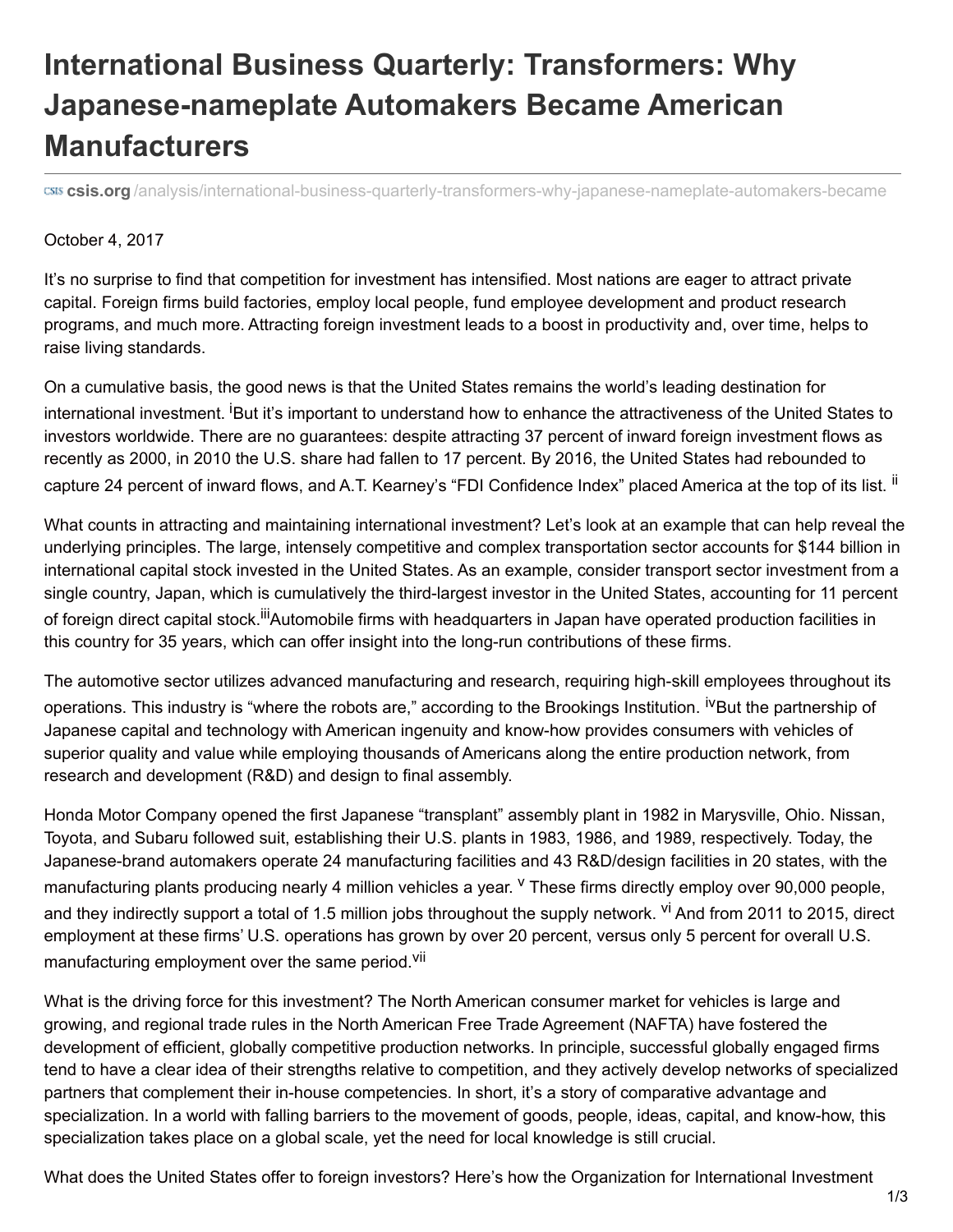puts it:

"First, and perhaps most important, the United States has one of the most open markets and investment climates in the world. Other benefits include:

- An unrivaled consumer market:
- A world-class system of higher education;
- A skilled and productive workforce;
- An entrepreneurial culture of innovation and risk-taking;
- A transparent regulatory environment; and
- The world's largest venture capital and private equity market." Vill

International enterprises like the Japanese-nameplate manufacturers are here because of these and other benefits of operating in the United States.

How does "local knowledge" factor in? Automotive design is a good illustration. Even though most cars worldwide are built by a relatively small number of globally engaged companies, driver interests, needs, tastes, and driving conditions vary widely. Design is a specific application of local knowledge. The first to exploit this edge was a Nissan executive, Yukata Katayama, who was sent to Los Angeles in 1960 to establish a foothold in the U.S. market. "Mr. K" led the development of cars tailored to U.S. tastes, including the dazzling Datsun 240Z. <sup>ix</sup> Today, Southern California is home to more than 15 corporate automotive design studios, including ones from each of the Japanese-nameplate firms. Why Southern California? World-class talent sources like the Art Center College of Design in Pasadena are a part of the story. But California is home to leading firms in entertainment, fashion, computer, and interior design as well. And the natural environment of Southern California is a factor. Tom Matano, the Mazda designer who penned the original Miata sports car, thinks the car could not have been designed in Japan. "Designers there commute by train each day, so how could they come up with the Miata?"<sup>x</sup> This model of local knowledge continues to the present day: the Calty Design Research Center in Newport Beach developed the 2018 Toyota Camry, which is now being produced in Georgetown, KY.<sup>xi</sup>

The 35-year history of U.S. investment by Japan's automakers is, first and foremost, a story of the mutual gains from exchange. So long as the United States stays committed to policies that strengthen its global competitiveness, it will continue to be a desirable destination for this kind of high-quality investment. These U.S. operations have an enviable record of creating well-paying jobs, building a skilled workforce, and giving back to their communities while making products of excellent quality and value for American drivers. And, what's the latest from Honda in Marysville? The Acura NSX, the company's most sophisticated road car ever made. xii A *tour de force* of advanced technology incorporating high performance, safety, and efficiency while providing driving excitement. The car's lead designer? Michelle Christensen, an American alumna of Pasadena's Art Center College. The NSX, developed and assembled in Marysville (with engines from nearby Anna, Ohio), is a fitting symbol of what America, and Americans, gain from foreign investment.

*International Business Quarterly* **is produced by the Center for Strategic and International Studies (CSIS), a private, tax-exempt institution focusing on international public policy issues. Its research is nonpartisan and nonproprietary. CSIS does not take specific policy positions. Accordingly, all views, positions, and conclusions expressed in this publication should be understood to be solely those of the author(s).**

<sup>[</sup>i]Organization for International Investment (OFII), "Foreign Direct Investment in the United States 2017,"[http://ofii.org/sites/default/files/FDIUS](http://ofii.org/sites/default/files/FDIUS 2017.pdf) percent202017.pdf.